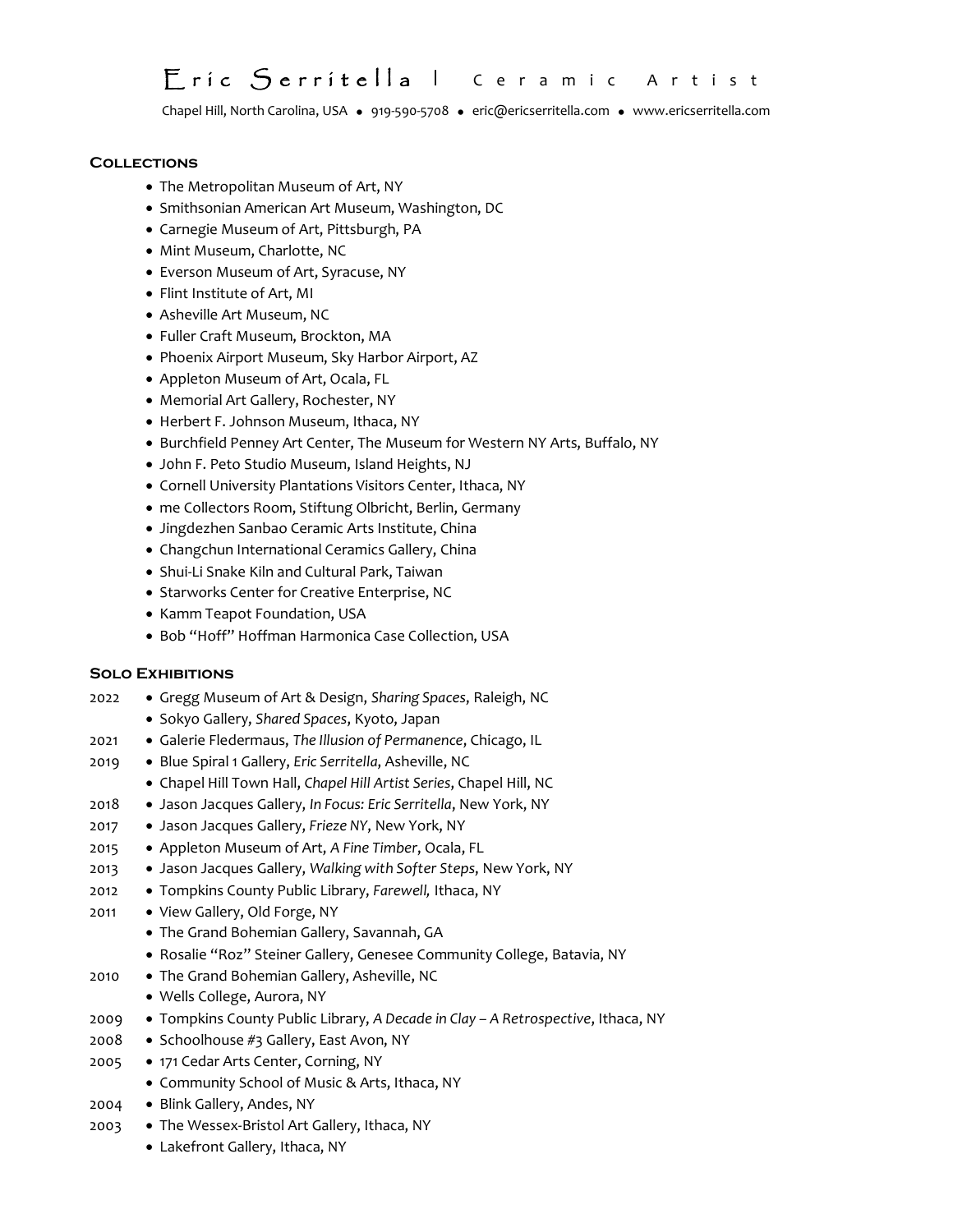#### **Group Exhibitions**

- 2022 Jason Jacques Gallery, *SMOKE*, NY
	- Craft Alliance, *Reflections, 18th Tea Biennial*, MO
	- Starworks, *Firefest 2022*, NC
- 2021 Changchun Museum*, Changchun International Ceramics Symposium*, China
	- Changchun International Ceramics Gallery*, Changchun International Ceramics Symposium*, China
	- SFA-Advisory, *Ridiculous Sublime*, New York, NY
	- Blue Spiral 1 Gallery, *Echoes*, Asheville, NC
	- Trax Visual Arts Center, *Artfields* 2021, Lake City, SC
	- Raleigh Fine Arts Society, *2021 North Carolina Artists Exhibition: A Virtual Retrospective*, NC
- 2020 New Taipei Yingge Ceramics Museum, *Taiwan Ceramics Biennale,* Taiwan
	- Jason Jacques Gallery, *Re-opening*, New York, NY
	- Jason Jacques Gallery, *Ode to Clay*, New York, NY
	- Blue Spiral 1 Gallery, Hyperrealism, Deception & Blurred Media, Asheville, NC
	- Schack Art Center, Currents 20/20, Everett, WA
	- Cedar Creek Gallery, National Teapot Show XI, Creedmoor, NC
	- Honoring the Future, *Honoring Trees*, online
- 2019 Smithsonian American Art Museum, Renwick Gallery, *Connections* (reinstalled), Washington, DC
	- Contemporary Art Museum Raleigh, *North Carolina Artists Exhibition*, NC
	- Everson Museum of Art, *Earth Piece*, Syracuse, NY
	- Everson Museum of Art, *A Legacy of Firsts: The Everson Collects*, Syracuse, NY
	- Moss Arts Center, Virginia Tech University, *Arboreal*, Blacksburg, VA
	- Southeastern Center for Contemporary Art (SECCA), *Furnished*, Winston-Salem, NC
	- North Carolina Pottery Center, *2019 Art of Clay National*, Seagrove, NC
	- Jason Jacques Gallery, *30 for 30*, New York, NY
	- Jason Jacques Gallery, *Spring Show*, New York, NY
	- East Main Gallery, Artfields 2019, Lake City, SC
	- Chester Gallery, Pop & Culture, Chester, CT
	- Chester Gallery, In Our Nature, Chester, CT
	- Hillsborough Gallery of Art, Orange County Artist Guild Open Studio Tour Preview Exhibition, Hillsborough, NC
	- FRANK Gallery, Orange County Artist Guild Open Studio Tour Preview Exhibition, Chapel Hill, NC
	- Chapel Hill Town Hall, Chapel Hill artist series group retrospective invitational, Chapel Hill, NC
- 2018 Fuller Craft Museum, *Tricks of the Trade*, Brockton, MA
	- Blowing Rock Art & History Museum, *Handcrafted: North Carolina Clay*, Blowing Rock, NC
	- Blue Spiral 1, *Reverie*, Asheville, NC
	- Craft Alliance Center of Art + Design, *Identi-TEA*, St. Louis, MO
	- American Swedish Institute, *101 Bowls*, Minneapolis, MN
	- Tri-State Sculptors, 40<sup>th</sup> Anniversary *Members Exhibition*, Greensboro, NC
	- Orange County Artists Guild, *Open Studio Tour*, Chapel Hill, NC
- 2017 Smithsonian American Art Museum, Renwick Gallery, *Connections*, Washington, DC
	- Salon 94/S94 Design, *Midtown*, New York, NY
	- Art Museum of Lafayette, *Making it in Crafts III*, Lafayette, IN
	- Jason Jacques Gallery*, Das Werk: Gustav Klimt Collotypes and Avant-Garde Austrian Pottery*, New York, NY
	- Phoenix Airport Museum, *A Shared Passion, Ceramic Art from the Airport's Collection*, AZ
	- Hodson and Whitaker Art Galleries, Hood College, *Collectors' Voice in the Ceramic Arts*, MD
	- The Reeves Gallery, St. Ignatius Church, *Climate Art & Action*, Baltimore, MD
- 2016 Flint Institute of Art, *Function, Form & Fantasy, Ceramics from the Dr. Robert & Deanna Harris Burger Collection*, Flint, MI
	- John F. Peto Museum, *Peto Biennial: International Juried Art Exhibition of Contemporary Still Life and Trompe L'0eil*, Island Heights, NJ
	- The Center for Art in Wood, *Flashback I Fast Forward*, Philadelphia, PA
	- George Mason University Hylton Performing Arts Center, *Climate Art & Action*, Fairfax, VA
- 2015 Burchfield-Penney Arts Center, *Mystic North: Burchfield, Sibelius & Nature*, Buffalo, NY
	- John F. Peto Studio Museum, *Is it Real? Contemporary Sculpture that Fools the Eye,* NJ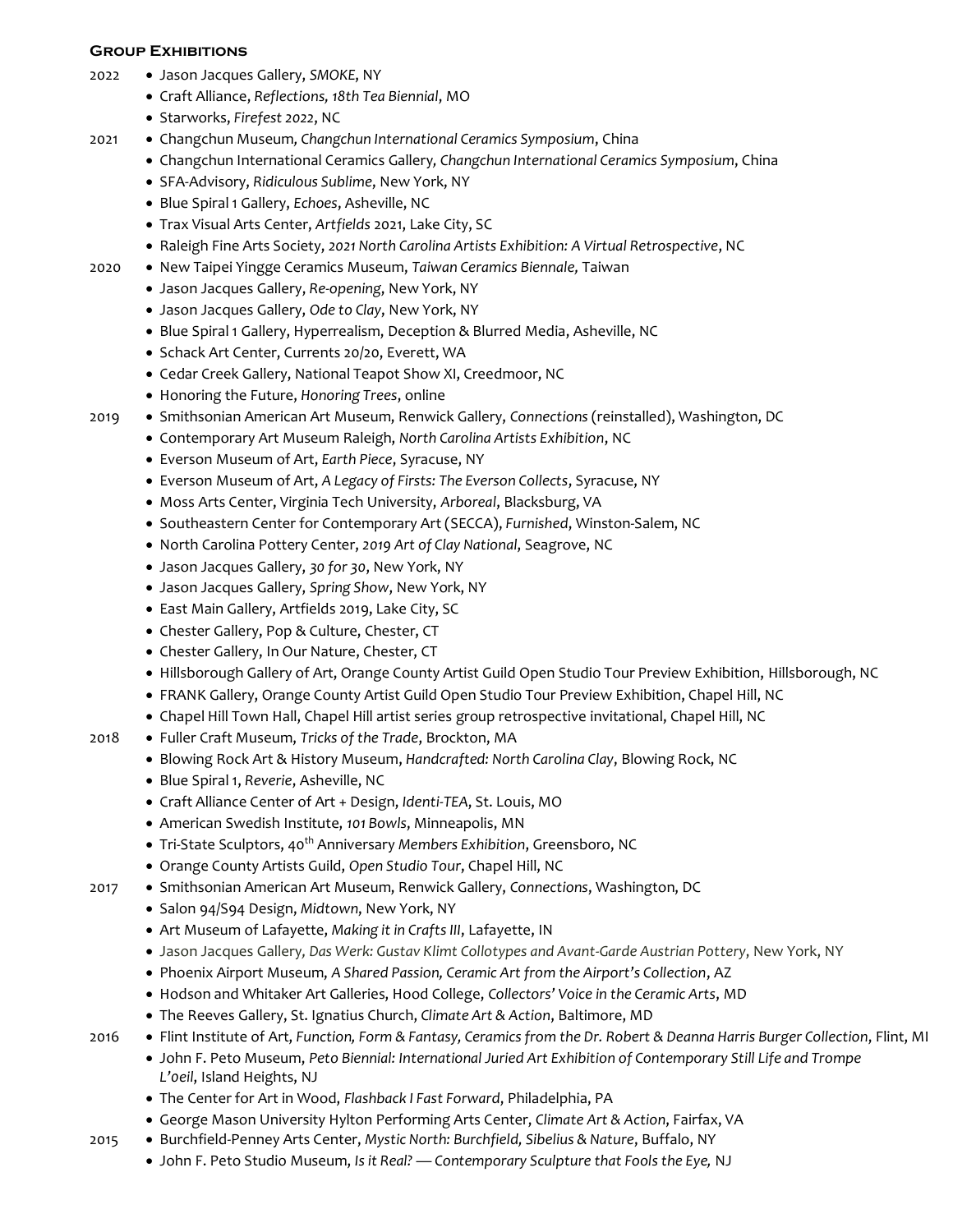- Gallery O on H, *The Hoff Collection – Selected Works,* Washington, DC
- Milander Arts Center, *Climate Art & Action*, Hialeah, FL
- U.S. Environmental Protection Agency's Public Information Center, *Climate Art and Action*, Philadelphia, PA
- 2014 Arnot Art Museum, *Re-presenting Representation VIII*, Elmira, NY
	- James Renwick Alliance, *Spring Craft Weekend, live auction exhibition*, DC/MD
	- Craft Alliance Center of Art + Design, *Fif-Tea, 14th Annual Teapot Exhibition/50 Year Anniversary*, St. Louis, MO
	- Cedar Creek Gallery, *National Teapot Show IX*, Creedmoor, NC
	- FRANK Gallery, *Trees: Witness to Life,* Chapel Hill, NC
- 2013 Wayne Art Center, *Nature in Craft,* Wayne, PA
	- GreenHill Art Center, *Winter Show — Survey of NC Art*, Greensboro, NC
	- Jordon Schnitzer Museum of Art, Univ. of Oregon, *Living Legacies, JSMA @ 80,* Eugene, OR
	- North Carolina Museum of Art and Claymakers Gallery, *Steinfest — Group Invitational*, Raleigh/Durham, NC
	- North Carolina Museum of Art, *Live Auction Preview Exhibition,* Raleigh, NC
	- Chautauqua Institution, *Wood, On & Off the Wall*, Chautauqua, NY
- 2012 Arnot Art Museum, *Gallery Gala*, Elmira, NY
	- Market House Crafts Center, *Strictly Functional Pottery National*, Lancaster, PA
	- Ferrin Gallery, *COVET – Teapots*, Pittsfield, MA
	- Ferrin Gallery, *The Teapots 2012*, Pittsfield, MA
	- Craft Alliance, *Hot Tea,* St. Louis, MO
	- Mobilia Gallery, *The Teapot Redefined 2012,* Cambridge, MA
	- del Mano Gallery, *Hot Tea* invitational*,* Los Angeles, CA
	- FRANK Gallery, *Stone-Metal-Light,* Chapel Hill, NC
- 2011 Arnot Art Museum, *73rd Regional Exhibition*, Elmira NY
	- Cattaraugus County Arts Council, *Southern Tier Biennial*, Olean, NY
	- Rosalie "Roz" Steiner Gallery, *Inaugural exhibition*, Genesee Community College, Batavia, NY
	- Everson Museum of Art, works from the permanent collection, as a part of *Memories of Elementary School* by Ah Leon, Syracuse, NY
	- Donkey Mill Art Center, *Priority: East Meets West*, Holualoa, HI
	- del Mano Gallery, *Hot Tea* invitational*,* Los Angeles, CA
	- del Mano Gallery, *Hot Tea 2* invitational*,* Los Angeles, CA
- 2010 James Renwick Alliance*, Spring Craft Weekend, live auction exhibition*, DC/MD
	- Everson Museum of Art and Clayscapes Gallery, *Carved Vase Exhibition*, Syracuse, NY
	- Everson Museum of Art, *Fit to Be Bound*, Syracuse, NY
	- Show of Hands Gallery, The *Potter's Council Juried Exhibition,* NCECA, Philadelphia, PA
	- The Wood Turning Center, *Magic Realism, Exploring Material Illusions,* NCECA, Philadelphia, PA
	- Garden District Gallery, *Trompe L'oeil Invitational,* New Orleans, LA
	- Tompkins County Public Library, *Living Light,* Ithaca, NY
	- del Mano Gallery, *Hot Tea* invitational*,* Los Angeles, CA
- 2009 Memorial Art Gallery, Univ. of Rochester, *Rochester-Finger Lakes Exhibition*, NY
	- NICHE Awards, *Finalist Exhibition*, Philadelphia, PA
	- Visarts Metropolitan Center for the Arts, *The Art of Tea,* Rockville, MD
	- Baltimore Clayworks, *Beyond Skin Deep*, MD
	- French Designer Jeweler Gallery, *Beyond Function–Int'l Contemporary Teapot Exhibition*, NCECA, Scottsdale, AZ
	- del Mano Gallery, *Hot Tea Invitational,* Los Angeles, CA
	- Visarts Metropolitan Center for the Arts, *Sculpting Time,* Rockville, MD
	- Elmira College, *Regional Exhibition 2009*, Elmira, NY
- 2008 Great China Ceramic Museum, *Jingdezhen Contemporary Ceramic Exhibition,* Jingdezhen, China
	- Johnson Museum of Art, *Ithaca Ceramics,* Cornell University
	- Everson Museum of Art, *The Object and Beyond: 2008 Everson Biennial*, Syracuse, NY
	- del Mano Gallery, *Hot Tea* invitational*,* Los Angeles, CA
- 2007 Baltimore Clay Works, *Red,* Baltimore, MD
	- Downtown Gallery, *Kent State University 7 th Annual Nat'l Juried Cup Show*, Kent, OH
	- Genesee Pottery, *History in the Making II,* Rochester, NY
	- Gallery Janjobe, *Cyberclay: The First International Exhibit of Clayart*, NCECA, Louisville, KY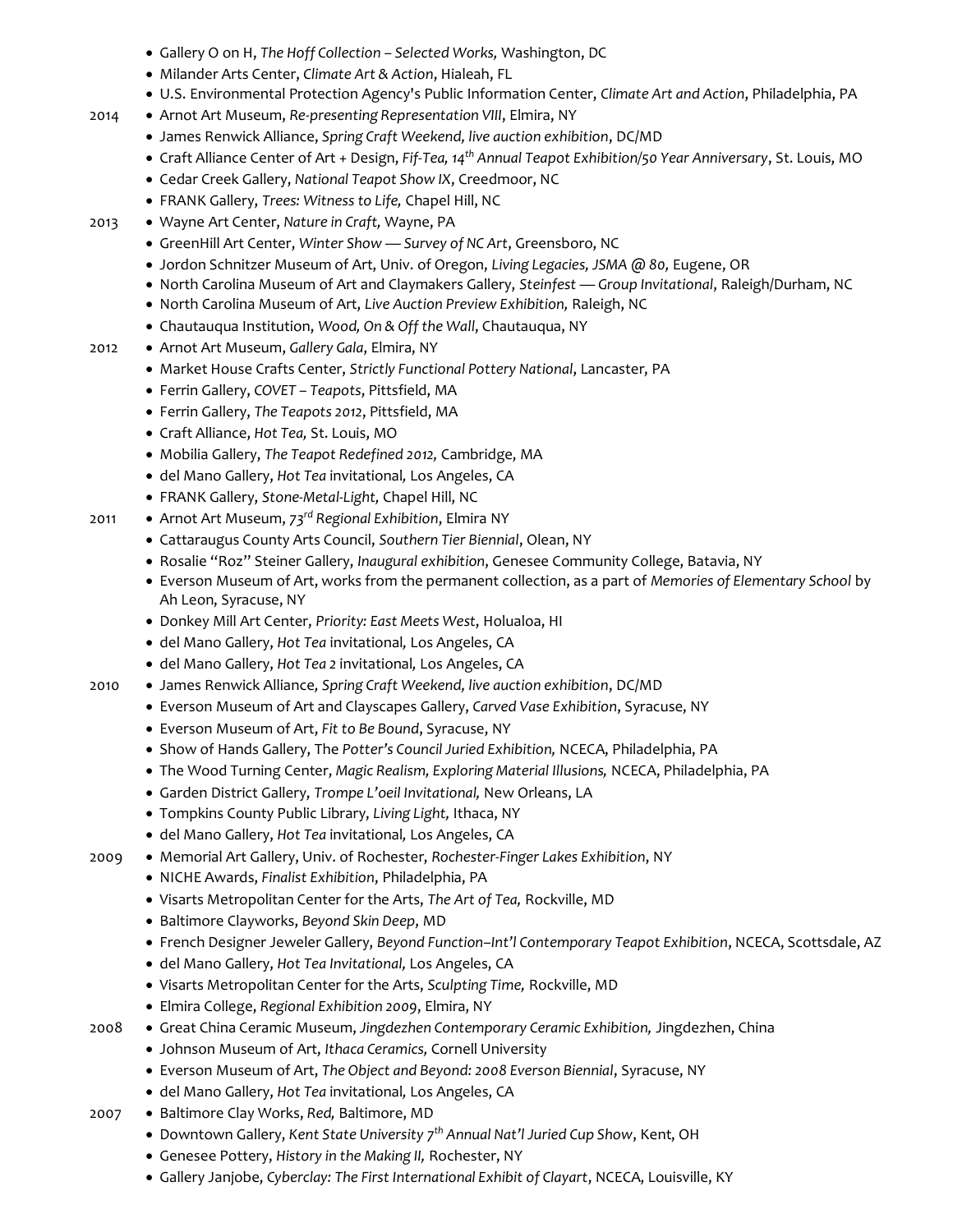- State of the Art Gallery, *Regional 2007*, Ithaca, NY
- Community School of Music & Arts, *Ah Leon & Friends: Taiwan Inspired Ceramic Art,* Ithaca, NY
- 2006 Burchfield-Penney Art Center, The Museum for Western NY Arts, *Craft Art Western NY*, Buffalo, NY
	- Market House Crafts Center, *Strictly Functional Pottery National*, Lancaster, PA
	- Lincoln Arts, *Feats of Clay XIX*, Lincoln, CA
	- Francis Marion University, *Skin Deep*, SC
	- Rochester Folk Art Guild, *Teapot Invitational,* Rochester, NY
	- Vanishing Point Art Gallery, *Art on the Water*, NY
- 2005 Two Sisters Gallery, *Clay Lover's Calendar Exhibition*, NC
	- Bemidji Arts Council, Region 2 Arts Council, and Bemidji State University Visual Arts Dept., *It's Only Clay*, Bemidji, MN
	- Guilford Handcraft Center, *Ceramics 2005 – Fifth Biennial Exhibition of North American Clay*, Guilford, CT
	- International Museum of Art & Science, a Smithsonian affiliate, *Earth, Wheel & Fire,* McAllen, TX
- 03 08 State of the Art Gallery*, The Artists of The Greater Ithaca Art Trail*, Ithaca, NY

## **Selected Art & Design Fairs**

- *Frieze NY*, New York, NY
- *TEFAF: Maastricht,* Netherlands
- *Masterpiece London*, England
- *Design Miami/Art Basel,* Switzerland
- *Design Miami, FL*
- *FOG Design+Art*, San Francisco, CA
- *SOFA Chicago* & *SOFA Santa Fe*
- *The Salon: Art+Design*, New York, NY
- *The LA Art Show*, Los Angeles, CA
- *Smithsonian Craft Show*, Washington, DC

## **Awards & Honors**

- 2019 *Joyce W. Pope Grand Prize*, *North Carolina Artists Exhibition*, Contemporary Art Museum, Raleigh, NC
- 2016 *James Renwick Alliance Distinguished Artist (ceramic),* Smithsonian American Art Museum, DC
- 2014 *Ceramics Award of Excellence,* Smithsonian Craft Show, Washington, DC
- 2013 *Delhom Service League Purchase Award*, Potters' Market Invitational, The Mint Museum, Charlotte, NC
- 2012 *Award for Innovation*, Strictly Functional Pottery National, Lancaster, PA
	- *Finalist –* NICHE Award, *NICHE* magazine, collaboration with glass artist Margaret Neher
- 2011 *Director's Award,* 73rd Regional Exhibition, Arnot Art Museum, Elmira NY
	- *First Place,* 3-D, Southern Tier Biennial, Cattaraugus County Arts Council, Olean, NY
- 2010 *First Place,* Carved Vase Exhibition, Everson Museum and Clayscapes Gallery, Syracuse, NY
- 2009 *Emerging Artist '09, AmericanStyle* magazine
	- *Memorial Art Gallery (Award of Excellence)*, Rochester-Finger Lakes Exhibition, Rochester, NY
	- *Best of Show*, 36<sup>th</sup> Annual Art Festival Beth El, St. Petersburg, FL
	- *Finalist –* NICHE Award, *NICHE* magazine
- 2008 *Exhibitors' Choice, Bronze Award,* Smithsonian Craft Show, Washington, DC
	- *First Place, Fine Art*, Annual Arts & Literary contest, *IC Point of View* magazine, Ithaca College
- 2007 *Best of Show,* Memorial Art Gallery Museum Fine Craft Fair, Rochester, NY
	- Grand Prize, Kent State University 7<sup>th</sup> Annual National Juried Cup Show, OH
	- *Grand Prize,* Regional 2007, State of the Art Gallery, Ithaca, NY
	- *Third Place,* History in the Making II, Rochester, NY
- 2006 *Merit Award*, Feats of Clay XIX, Lincoln, CA
- 2005 *Second Place, Ceramics*, Best of New York Artists and Artisans
- 2004 *Second Place, Ceramics*, Allentown Art Festival, Buffalo, NY
- 2003 *First Place*, *Ceramics*, Downtown Syracuse Arts & Crafts Festival, NY
	- *Best of Show –* Buhner Award, Central New York Maple Festival, Marathon, NY

#### **Education & Related**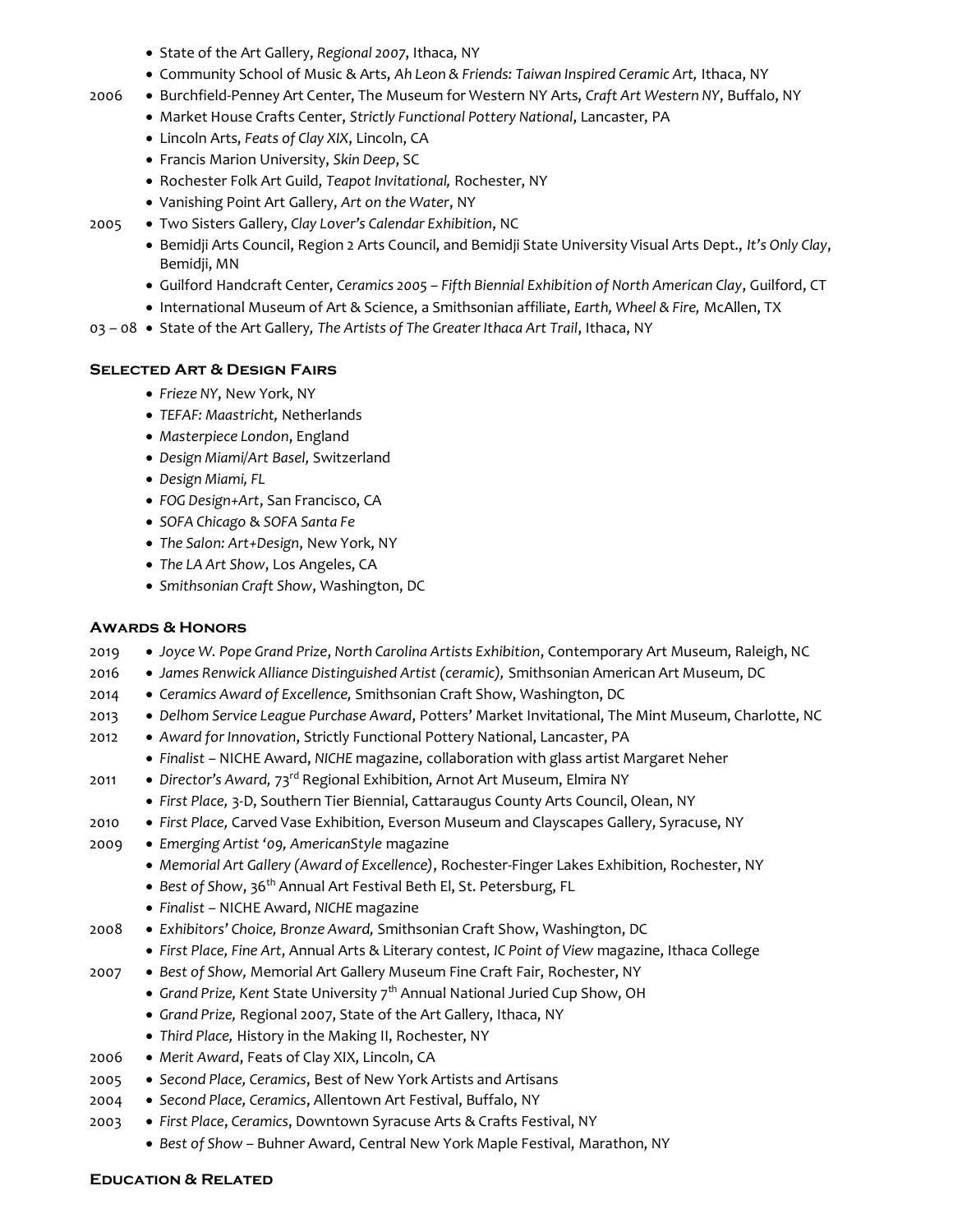- 2021 Artist in Residence, Starworks Center for Creative Enterprise, Star, NC
- 2006 Artist in Residence, Yingge, Taiwan: Master Ah Leon
- 2004 Artist in Residence, Taipei, Taiwan: Masters Ah Leon, Woon, Yawnson, Li, Lin & Jeong
- 2003 Professional Workshops: Master Ah Leon, Cornell University
- 96 98 Studio pottery study, Lloyd Fitzsimmons
- 1985 Ithaca College, Bachelor of Arts

#### **Grants**

- 2022 *Stanley Bleifeld Memorial Grant,* National Sculpture Society, NY
	- *Artist Support Grant*, NC Arts Council
- 2021 *Artist Support Grant*, NC Arts Council
- 2017 *CERF+ Get Ready Grant,* Craft Emergency Relief Fund
- 06 10 *Local Capacity Building* grant, Community Arts Partnership of Tompkins County
- 2008 *CAP II* grant for new work development, Community Arts Partnership of Tompkins County

06 & 04 • *New York Foundation for the Arts (NYFA*)*,* Artist Grant

#### **Selected Publications and Press**

- 2021 *American Art Collector*
	- *The Illusion of Permanence*, (catalog), Galerie Fledermaus
	- *Artfields 2021*, (catalog)
- 2019 *Architectural Digest*
	- *30 for 30, Thirty Years on the Hunt*, Jason Jacques Gallery, (catalog), NY
	- *North Carolina Artists Exhibition* (catalog), CAM Raleigh, NC
	- *Artfields 2019*, (catalog)
- 2018 *New York Times*, Arts Section*, 12 Art Exhibits to View in NYC This Weekend*
	- *Art & Antiques*
	- *In Focus: Eric Serritella, Daniella on Design*
- 2017 *Architectural Digest*
- 2016 *American Art Collector*
	- *Craftspeople In Their Own Words*, (book), David Bacharach
	- *Function, Form & Fantasy*, (catalog), Flint Institute of Arts, MI
- 2015 *American Craft*, April/May
	- *American Craft*, February/March
	- *Handful of Salt*
- 2014 *Design 360º*, China
- 2013 *Ceramics Monthly*
	- *Modern*
	- *Walking with Softer Steps*, Jason Jacques Gallery
	- *500 Teapots, Volume 2,* Lark Books
- 2012 *Potter's Council Wall Calendar*
	- *NICHE*
- 2011 *Potter's Council Wall Calendar*
- 2009 *AmericanStyle,* Emerging Artists '09
	- *NICHE*
		- *The Craft Report*
		- *Herbert F. Johnson Museum of Art*, Annual Report
		- *Potter's Council Wall Calendar*
- 2008 *Smithsonian Institute's James Renwick Alliance Quarterly*
	- *Surface Decoration: Finishing Techniques*, American Ceramics Society
	- *Clay Times*
	- *Rochester Magazine*
	- *IC Point of View*, *The Magazine of Ithaca College*
- 2007 *Clay Times*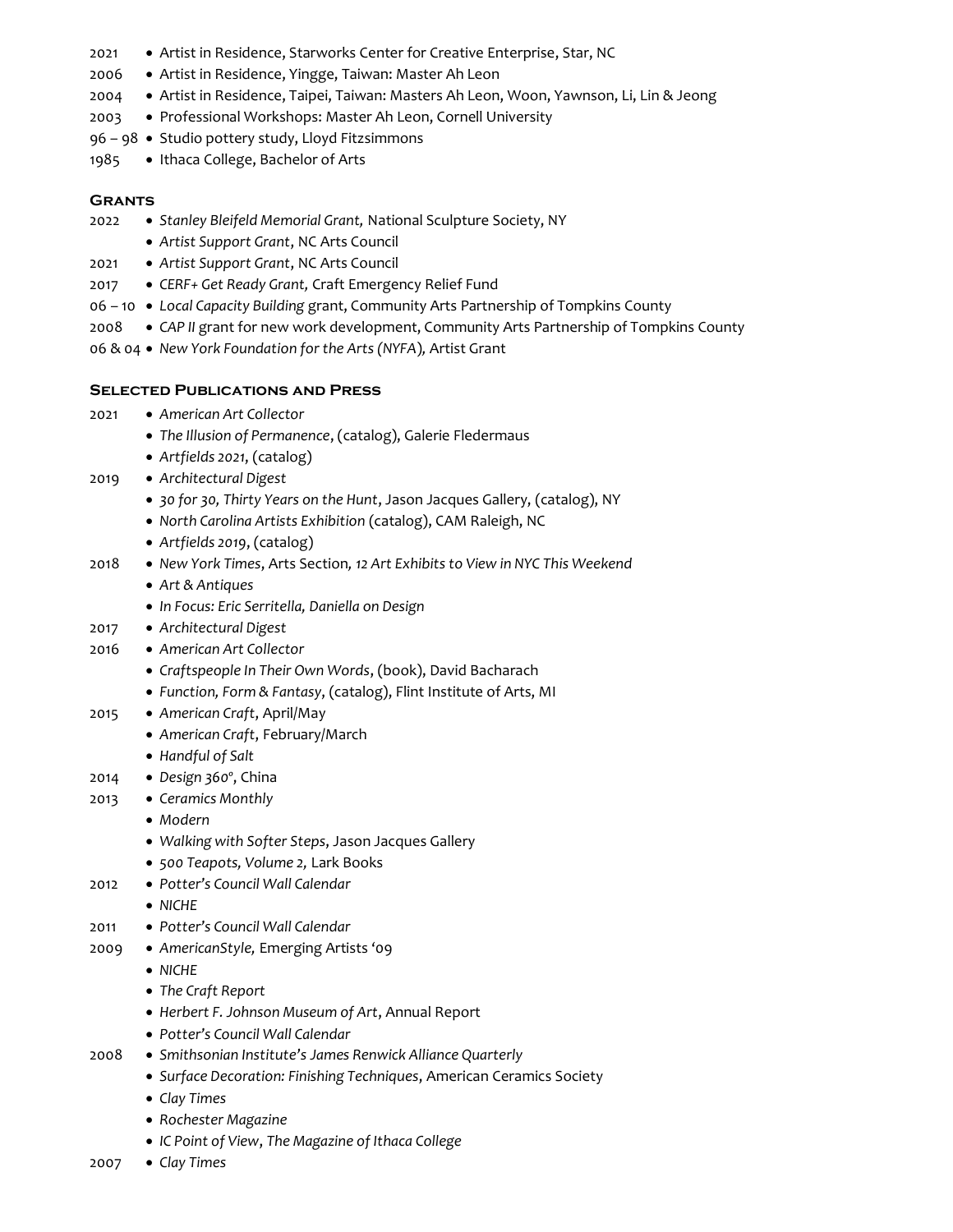- *IC Point of View*, *The Magazine of Ithaca College*
- 2006 *Ceramics Monthly*
	- *Pottery Making Illustrated*
	- *Cone Three Ceramic Formulas*, by John W. Conrad
- 2005 *Best of New York Artists and Artisans*, Kennedy Publishing
	- *Clay Times*
	- *Ceramics Monthly*
- 2004 *Ceramic Art*, Taiwan
	- *Taipei County Yingge Ceramics Museum Quarterly,* Taiwan
	- *Art Opportunities, Finding, Entering and Winning*, by Benny Shaboy

## **Professional Experience**

- 2022 National Sculpture Society, member, NY
- 2020 • Board of Directors, Starworks Center for Creative Enterprise, Star, NC
- 2016 Advisory Board, *The Marks Project – A Dictionary of American Studio Ceramics, 1946 – present*
- 2013 Artist's Study Day, invited attendee, Metropolitan Museum of Art, NY
	- Interviewee, Martha Stewart Radio, Sirius XM, Washington, DC
	- Gallery panel with the Ackland Art Museum, FRANK Gallery, Chapel Hill, NC
- 2012 Juror, *Earth* ceramics exhibition*,* View Gallery, Old Forge, NY
- 2010 Juror, *Living Light* art exhibition, Ithaca, NY
- 2009 Juror, *IC View* magazine's Annual Art & Literature Awards, Ithaca, NY
- 2008 Guest Curator, *Ithaca Ceramics,* Johnson Museum of Art, Cornell University
- 2007 Guest Curator, *Ah Leon & Friends,* Community School of Music & Arts
- 2007 Founded Eric Serritella Studio
- 2001 Began a full-time career in ceramic arts

# **Selected Workshops, Demonstrations & Presentations**

- 2022 Gregg Museum of Art & Design, *Sharing Spaces* presentation, NC
	- Raleigh Fine Arts Society, Gregg Museum of Art & Design tour, NC
	- James Renwick Alliance studio tour and talk, NC
	- Starworks Firefest, Mind Into Matter presentation, NC
- 2021 Starworks Center for Creative Enterprise, teapot workshop, NC
- 2020 Ottawa Potter's Guild, Canada
- 2019 Contemporary Art Museum Raleigh, gallery talk, Raleigh, NC
	- North Carolina Pottery Center, Seagrove, NC, *Mind Into Matter* presentation
	- Chester Gallery, Gallery Talk, Chester, CT
- 2018 Blowing Rock Art & History Museum, panel discussion, NC
	- Gallery Talk, Jason Jacques Gallery, *In-Focus*, NY
	- Tri-State Sculptors Annual Conference, presentation, Greensboro, NC
	- Triangle Potters' Guild, Raleigh, NC
- 2016 James Renwick Alliance Distinguished Artist Series, workshop and *Mind Into Matter* presentation, Smithsonian American Art Museum, Washington, DC
- 2015 Appleton Museum of Art, *Opened Earth* workshop and *Mind Into Matter* presentation*,* FL
	- John F. Peto Studio Museum, *Mind Into Matter* presentation*,* NJ
	- The Mint Museum, *Mind Into Matter* presentation*,* Charlotte, NC
	- Mebane High School advanced arts class, *Opened Earth* workshop, NC
- 2014 ArtsCenter, *Teapot Aesthetics* workshop*,* Carrboro, NC
	- Claymakers, *Opened Earth* workshop*,* Durham, NC
	- ArtsCenter, *Yixing Influence* workshop*, Mind into Matter* presentation*,* Carrboro, NC
- 2012 Baltimore Clayworks, *Slab Building* workshop and artist talk*,* Baltimore, MD
- 2011 Arnot Art Museum, gallery talk, Elmira, NY
	- Everson Museum of Art, *The Art of Tea*, guest tea host with host Ah Leon and guest host An-yi Pan, Syracuse
- 2010 The Wood Turning Center, tea and gallery talk, Philadelphia, PA